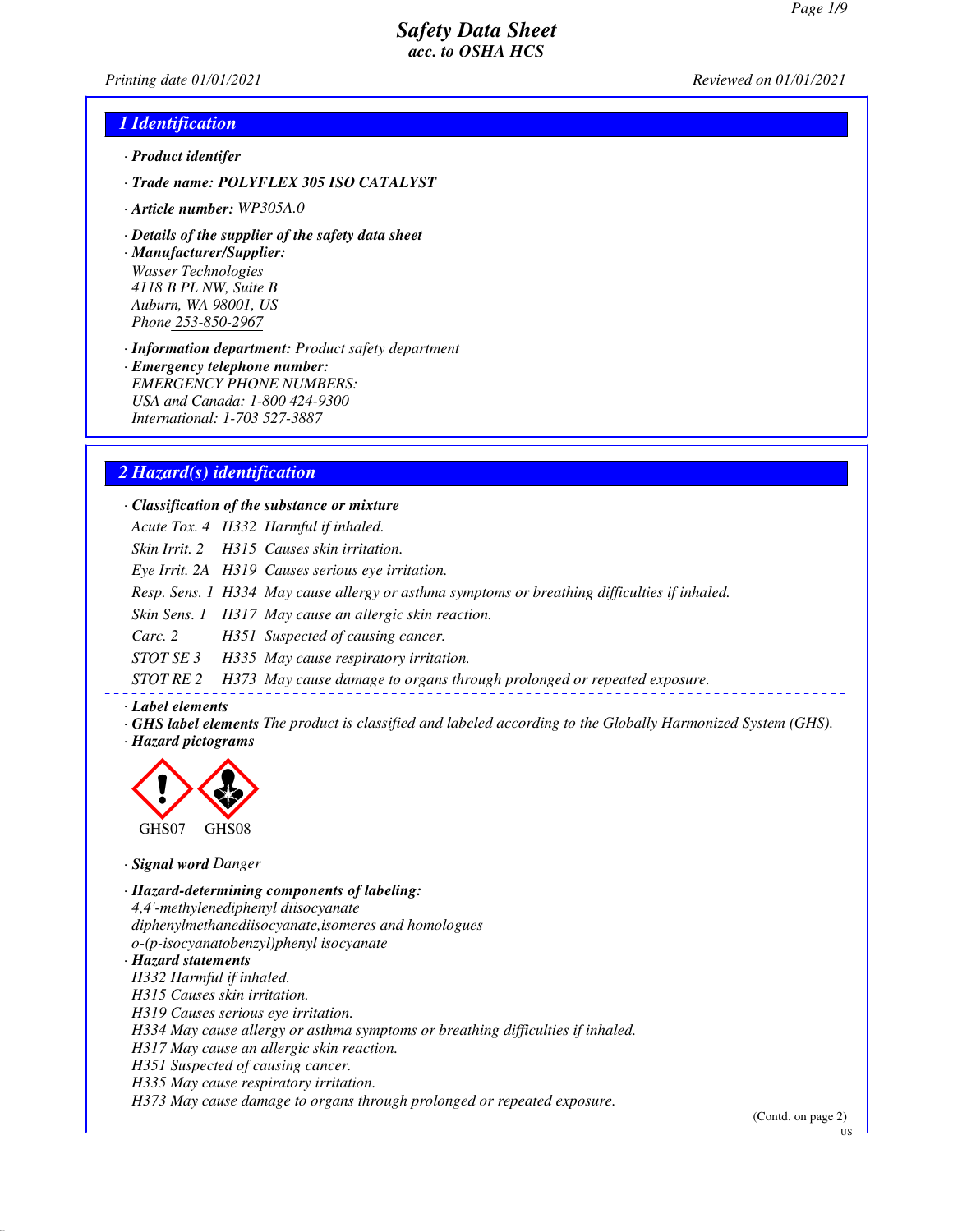*Printing date 01/01/2021 Reviewed on 01/01/2021*

# *Trade name: POLYFLEX 305 ISO CATALYST*

| <b>Precautionary statements</b><br>Keep out of reach from children.<br>P <sub>201</sub><br>Obtain special instructions before use. |
|------------------------------------------------------------------------------------------------------------------------------------|
|                                                                                                                                    |
|                                                                                                                                    |
|                                                                                                                                    |
| P <sub>202</sub><br>Do not handle until all safety precautions have been read and understood.                                      |
| P <sub>260</sub><br>Do not breathe dust/fume/gas/mist/vapors/spray.                                                                |
| P <sub>264</sub><br>Wash thoroughly after handling.                                                                                |
| Use only outdoors or in a well-ventilated area.<br>P <sub>271</sub>                                                                |
| P <sub>272</sub><br>Contaminated work clothing must not be allowed out of the workplace.                                           |
| P <sub>280</sub><br>Wear protective gloves/protective clothing/eye protection/face protection.                                     |
| P <sub>284</sub><br>[In case of inadequate ventilation] wear respiratory protection.                                               |
| $P302 + P352$<br>If on skin: Wash with plenty of water.                                                                            |
| $P304 + P340$<br>IF INHALED: Remove person to fresh air and keep comfortable for breathing.                                        |
| P305+P351+P338 If in eyes: Rinse cautiously with water for several minutes. Remove contact lenses, if present                      |
| and easy to do. Continue rinsing.                                                                                                  |
| IF exposed or concerned: Get medical advice/attention.<br>$P308 + P313$                                                            |
| Call a poison center/doctor if you feel unwell.<br>P312                                                                            |
| P314<br>Get medical advice/attention if you feel unwell.                                                                           |
| P321<br>Specific treatment (see on this label).                                                                                    |
| $P333+P313$<br>If skin irritation or rash occurs: Get medical advice/attention.                                                    |
| $P337 + P313$<br>If eye irritation persists: Get medical advice/attention.                                                         |
| $P342 + P311$<br>If experiencing respiratory symptoms: Call a poison center/doctor.                                                |
| $P362 + P364$<br>Take off contaminated clothing and wash it before reuse.                                                          |
| P363<br>Wash contaminated clothing before reuse.                                                                                   |
| $P403 + P233$<br>Store in a well-ventilated place. Keep container tightly closed.                                                  |
| P <sub>405</sub><br>Store locked up.                                                                                               |
| <i>P501</i><br>Dispose of contents/container in accordance with local/regional/national/international                              |
| regulations.                                                                                                                       |
| <b>Classification system:</b>                                                                                                      |

*· NFPA ratings (scale 0 - 4)*



*· HMIS-ratings (scale 0 - 4)*

| <b>HEALTH</b> | $12$ Health = *2                                    |
|---------------|-----------------------------------------------------|
| <b>FIRE</b>   | $\blacksquare$ 1   Fire = 1                         |
|               | <b>REACTIVITY</b> $\boxed{0}$ <i>Reactivity</i> = 0 |

*· Other hazards*

*· Results of PBT and vPvB assessment*

*· PBT: Not applicable.*

*· vPvB: Not applicable.*

# *3 Composition/information on ingredients*

*· Chemical characterization: Mixtures*

*· Description: Mixture of the substances listed below with nonhazardous additions.*

| · Dangerous components:                                        |                    |
|----------------------------------------------------------------|--------------------|
| $\overline{101-68-8\mid 4}$ ,4'-methylenediphenyl diisocyanate | $30 - 60\%$        |
| 9016-87-9 diphenylmethanediisocyanate, isomeres and homologues | $10 - 30\%$        |
|                                                                | (Contd. on page 3) |
|                                                                | $\frac{1}{2}$      |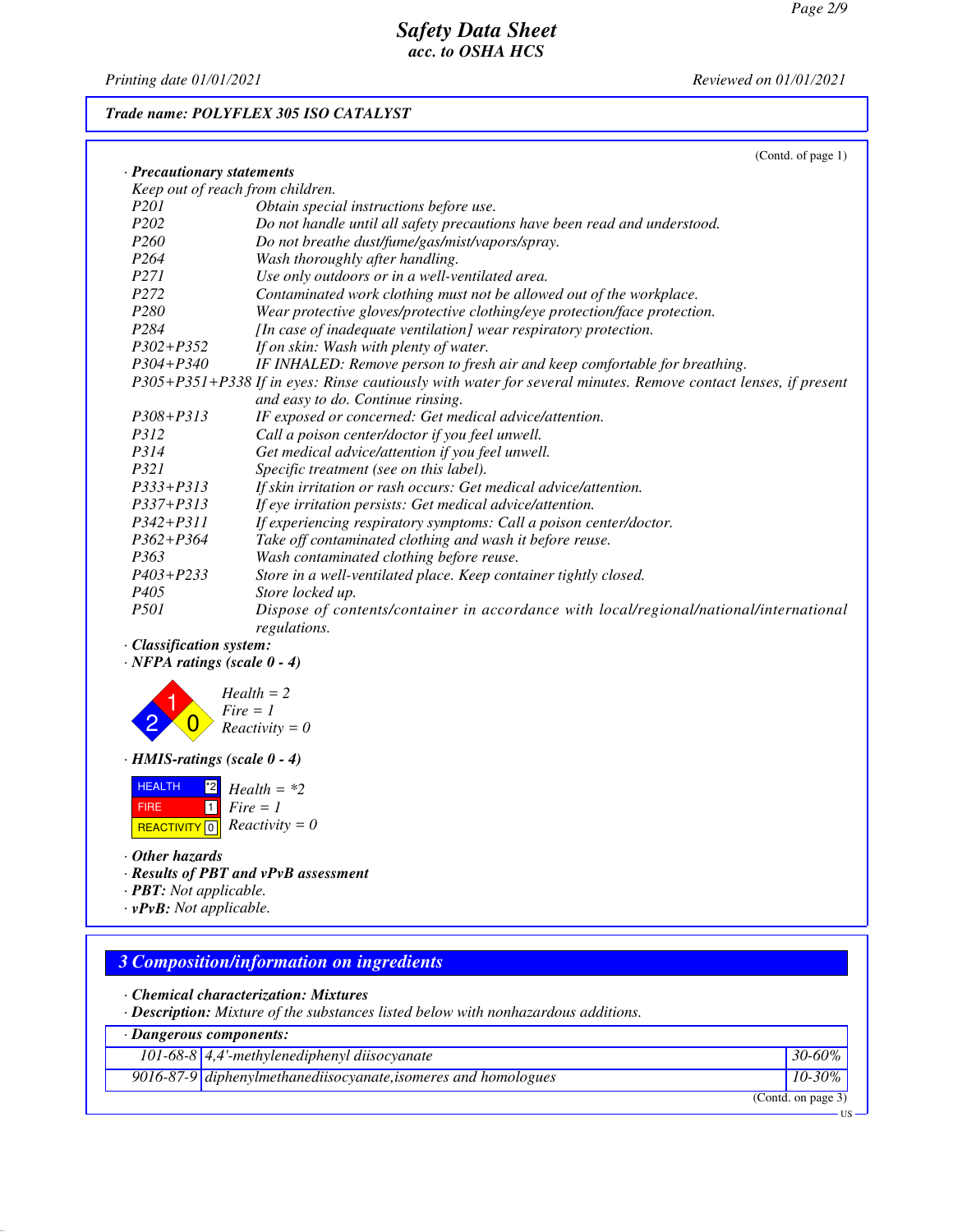*Printing date 01/01/2021 Reviewed on 01/01/2021*

*Trade name: POLYFLEX 305 ISO CATALYST*

*5873-54-1 o-(p-isocyanatobenzyl)phenyl isocyanate 5-10%*

# (Contd. of page 2)

#### *4 First-aid measures*

*· Description of first aid measures*

*· General information:*

*Symptoms of poisoning may even occur after several hours; therefore medical observation for at least 48 hours after the accident.*

*· After inhalation:*

*Supply fresh air and to be sure call for a doctor.*

*In case of unconsciousness place patient stably in side position for transportation.*

- *· After skin contact: Immediately wash with water and soap and rinse thoroughly.*
- *· After eye contact:*
- *Rinse opened eye for several minutes under running water. If symptoms persist, consult a doctor.*
- *· After swallowing: If symptoms persist consult doctor.*
- *· Information for doctor:*
- *· Most important symptoms and effects, both acute and delayed No further relevant information available.*
- *· Indication of any immediate medical attention and special treatment needed*
- *No further relevant information available.*

#### *5 Fire-fighting measures*

- *· Extinguishing media*
- *· Suitable extinguishing agents: Use fire fighting measures that suit the environment.*
- *· Special hazards arising from the substance or mixture No further relevant information available.*
- *· Advice for firefighters*
- *· Protective equipment: Mouth respiratory protective device.*

#### *6 Accidental release measures*

- *· Personal precautions, protective equipment and emergency procedures Not required.*
- *· Environmental precautions: Do not allow to enter sewers/ surface or ground water.*

*· Methods and material for containment and cleaning up: Absorb with liquid-binding material (sand, diatomite, acid binders, universal binders, sawdust). Dispose contaminated material as waste according to item 13. Ensure adequate ventilation.*

- *· Reference to other sections*
- *See Section 7 for information on safe handling.*
- *See Section 8 for information on personal protection equipment.*
- *See Section 13 for disposal information.*

#### *7 Handling and storage*

- *· Precautions for safe handling Ensure good ventilation/exhaustion at the workplace.*
- *· Information about protection against explosions and fires: No special measures required.*
- *· Conditions for safe storage, including any incompatibilities*
- *· Storage:*
- *· Requirements to be met by storerooms and receptacles: No special requirements.*
- *· Information about storage in one common storage facility: Not required.*
- *· Further information about storage conditions: Keep receptacle tightly sealed.*

(Contd. on page 4)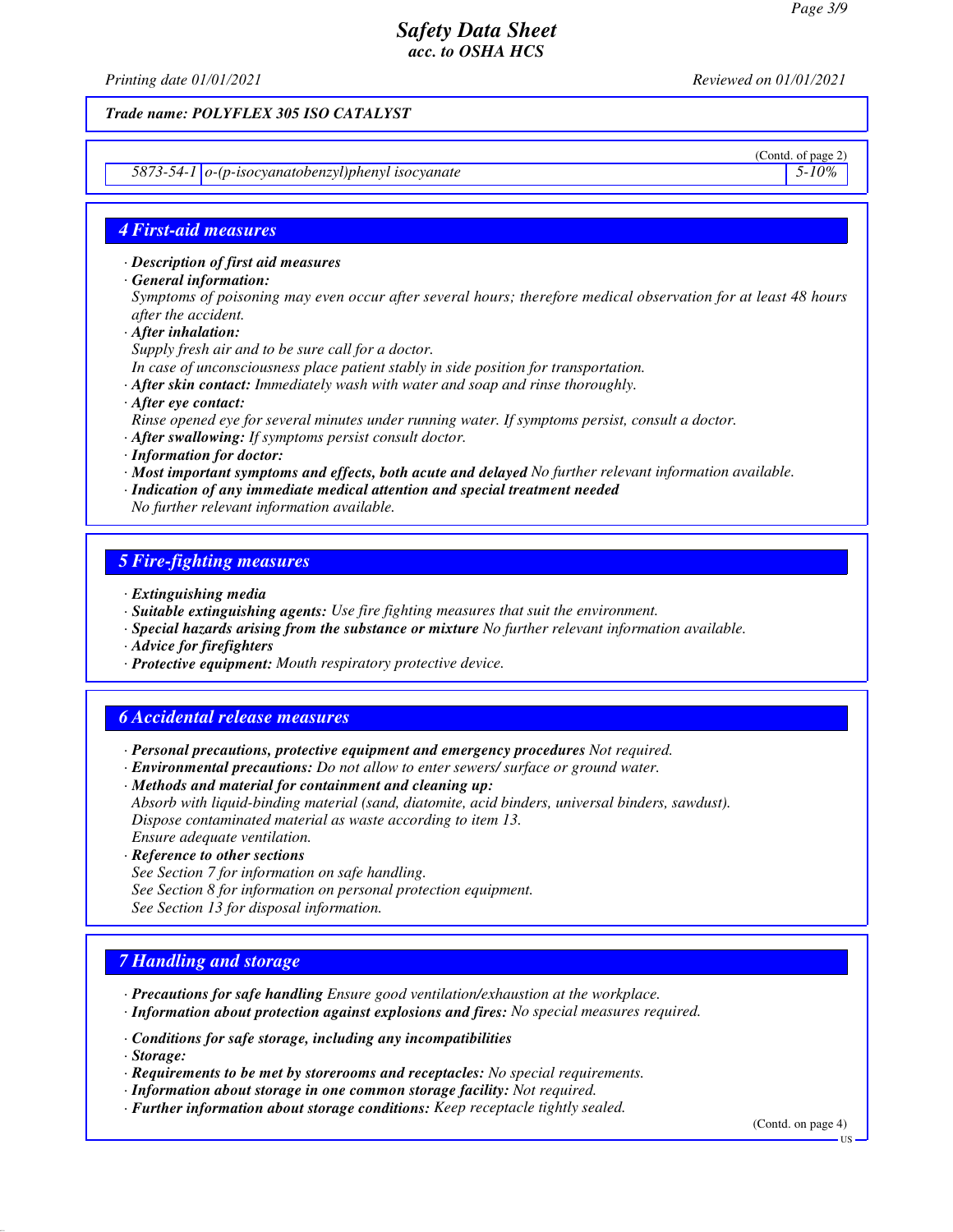*Printing date 01/01/2021 Reviewed on 01/01/2021*

*Trade name: POLYFLEX 305 ISO CATALYST*

(Contd. of page 3)

*· Specific end use(s) No further relevant information available.*

#### *8 Exposure controls/personal protection*

*· Additional information about design of technical systems: No further data; see item 7.*

*· Control parameters*

#### *· Components with limit values that require monitoring at the workplace:*

*The following constituent is the only constituent of the product which has a PEL, TLV or other recommended exposure limit.*

*At this time, the other constituents have no known exposure limits.*

#### *101-68-8 4,4'-methylenediphenyl diisocyanate*

*PEL Ceiling limit value: 0.2 mg/m³, 0.02 ppm*

*REL Long-term value: 0.05 mg/m³, 0.005 ppm Ceiling limit value: 0.2\* mg/m³, 0.02\* ppm \*10-min*

*TLV Long-term value: 0.051 mg/m³, 0.005 ppm*

*· Additional information: The lists that were valid during the creation were used as basis.*

#### *· Exposure controls*

*· Personal protective equipment:*

*· General protective and hygienic measures:*

*Keep away from foodstuffs, beverages and feed. Immediately remove all soiled and contaminated clothing. Wash hands before breaks and at the end of work. Store protective clothing separately.*

*Avoid contact with the eyes and skin.*

#### *· Breathing equipment:*

*During mixing, handling and application: Splash goggles. Full protective clothing. Gloves (impervious). When air concentrations are not known (or above the TLV), an air-supplied respirator is required. Refer to OSHA Respiratory Protection Standard (29 CFR 1910.134).In presence of air movement, air-purifying (cartridge type) respirators are not the best protection but can be used, if you replaced them frequently. Change cartridges after 8h max or less due to their low warning properties. When in a confined space wear MSHA/NIOSH approved selfcontained breathing apparatus or equivalent and full protective gear.*

*· Protection of hands:*



\_S*Protective gloves*

*The glove material has to be impermeable and resistant to the product/ the substance/ the preparation.*

*Due to missing tests no recommendation to the glove material can be given for the product/ the preparation/ the chemical mixture.*

*Selection of the glove material on consideration of the penetration times, rates of diffusion and the degradation · Material of gloves*

*The selection of the suitable gloves does not only depend on the material, but also on further marks of quality and varies from manufacturer to manufacturer. As the product is a preparation of several substances, the resistance of the glove material can not be calculated in advance and has therefore to be checked prior to the application.*

#### *· Penetration time of glove material*

*The exact break through time has to be found out by the manufacturer of the protective gloves and has to be observed.*

(Contd. on page 5)

**HS**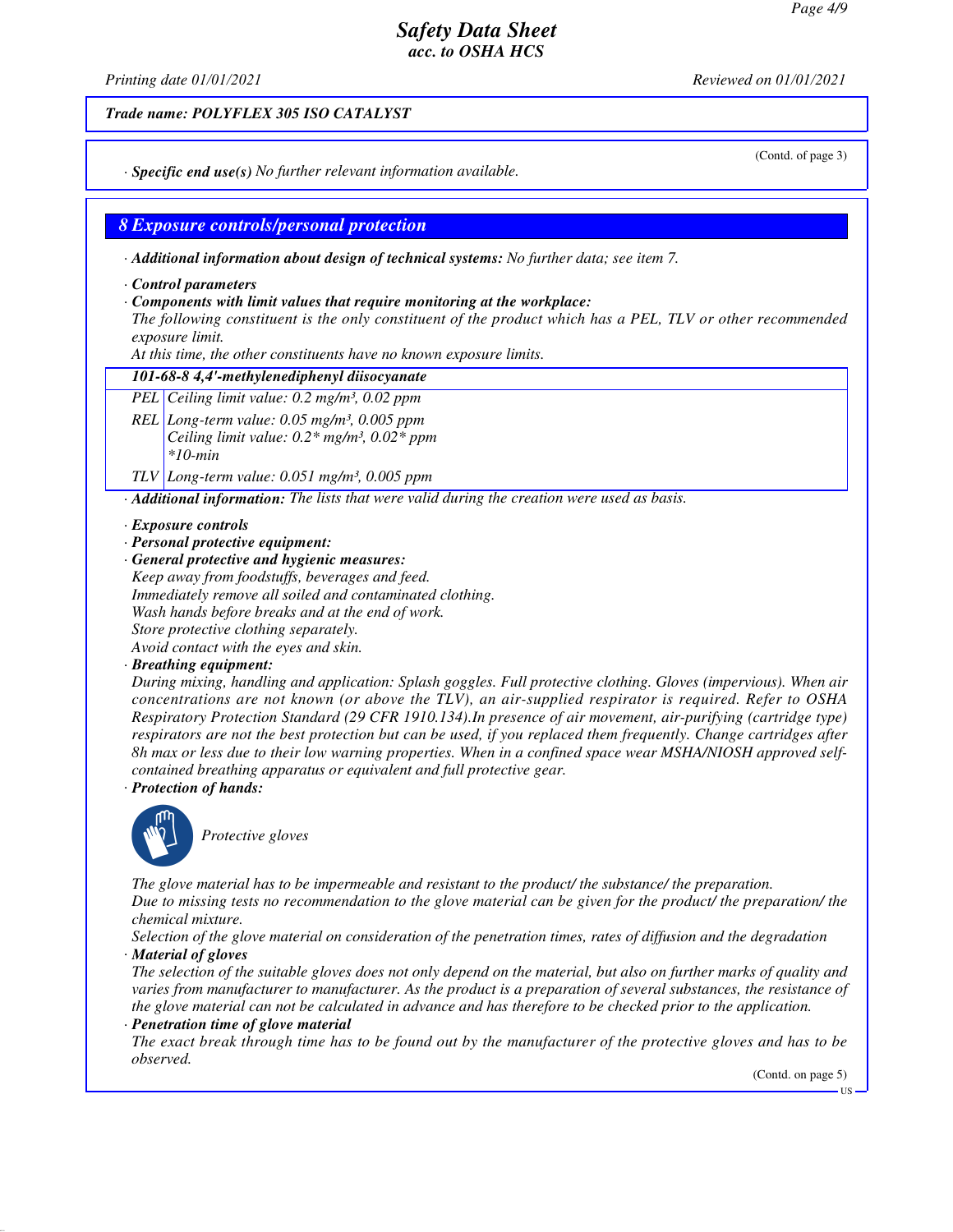(Contd. of page 4)

# *Safety Data Sheet acc. to OSHA HCS*

*Printing date 01/01/2021 Reviewed on 01/01/2021*

# *Trade name: POLYFLEX 305 ISO CATALYST*

*· Eye protection:*



\_R*Tightly sealed goggles*

# *9 Physical and chemical properties*

| · Information on basic physical and chemical properties    |                                               |  |
|------------------------------------------------------------|-----------------------------------------------|--|
| <b>General Information</b>                                 |                                               |  |
| $\cdot$ Appearance:<br>Form:                               | Fluid                                         |  |
| Color:                                                     | Amber colored                                 |  |
| $\cdot$ Odor:                                              | <i><b>Odorless</b></i>                        |  |
| $\cdot$ Odor threshold:                                    | Not determined.                               |  |
| $\cdot$ pH-value:                                          | Not determined.                               |  |
| · Change in condition                                      |                                               |  |
| <b>Melting point/Melting range:</b>                        | Undetermined.                                 |  |
| <b>Boiling point/Boiling range:</b>                        | 190 °C (374 °F)                               |  |
| · Flash point:                                             | 111 °C (231.8 °F)                             |  |
| · Flammability (solid, gaseous):                           | Not applicable.                               |  |
| · Ignition temperature:                                    | 400 °C (752 °F)                               |  |
| · Decomposition temperature:                               | Not determined.                               |  |
| · Auto igniting:                                           | Product is not selfigniting.                  |  |
| · Danger of explosion:                                     | Product does not present an explosion hazard. |  |
| · Explosion limits:                                        |                                               |  |
| Lower:                                                     | 0.4 Vol %                                     |  |
| <b>Upper:</b>                                              | Not determined.                               |  |
| $\cdot$ Vapor pressure:                                    | Not determined.                               |  |
| $\cdot$ Density:                                           | Not determined.                               |  |
| · Relative density                                         | Not determined.                               |  |
| · Vapor density                                            | Not determined.                               |  |
| $\cdot$ Evaporation rate                                   | Not determined.                               |  |
| · Solubility in / Miscibility with                         |                                               |  |
| Water:                                                     | Not miscible or difficult to mix.             |  |
| · Partition coefficient (n-octanol/water): Not determined. |                                               |  |
| · Viscosity:                                               |                                               |  |
| Dynamic:                                                   | Not determined.                               |  |
| Kinematic:                                                 | Not determined.                               |  |
| <b>VOC</b> content:                                        | $0.00 \%$                                     |  |
|                                                            | $0.0$ g/l / $0.00$ lb/gl                      |  |
| $\cdot$ Other information                                  | No further relevant information available.    |  |

(Contd. on page 6)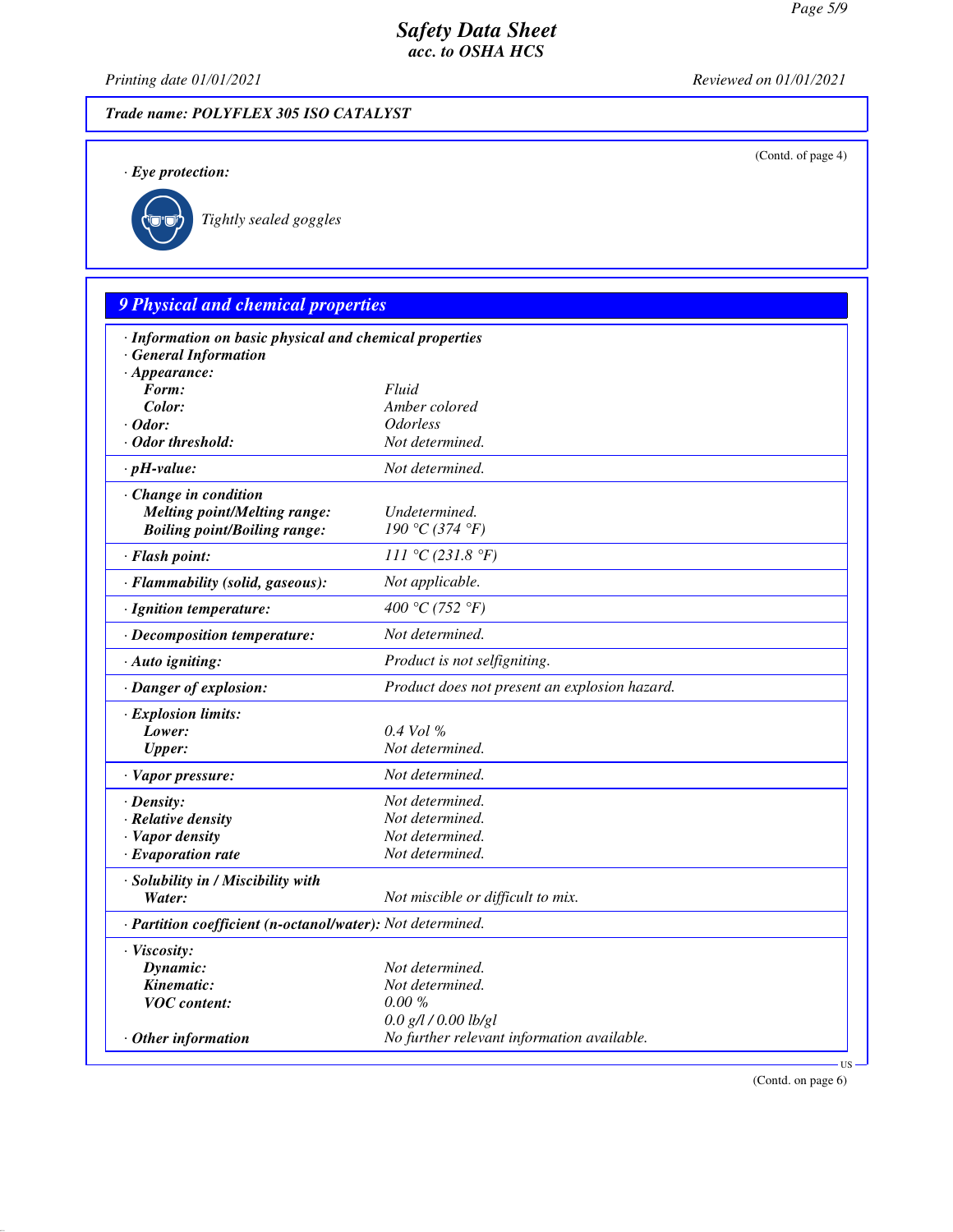*Printing date 01/01/2021 Reviewed on 01/01/2021*

*Trade name: POLYFLEX 305 ISO CATALYST*

(Contd. of page 5)

#### *10 Stability and reactivity*

- *· Reactivity No further relevant information available.*
- *· Chemical stability*
- *· Thermal decomposition / conditions to be avoided: No decomposition if used according to specifications.*
- *· Possibility of hazardous reactions No dangerous reactions known.*
- *· Conditions to avoid No further relevant information available.*
- *· Incompatible materials: No further relevant information available.*
- *· Hazardous decomposition products: No dangerous decomposition products known.*

#### *11 Toxicological information*

- *· Information on toxicological effects*
- *· Acute toxicity:*
- *· LD/LC50 values that are relevant for classification:*

*101-68-8 4,4'-methylenediphenyl diisocyanate*

*Oral LD50 2,200 mg/kg (mouse)*

- *· Primary irritant effect:*
- *· on the skin: Irritant to skin and mucous membranes.*
- *· on the eye: Irritating effect.*
- *· Sensitization: Sensitization possible through inhalation.*
- *Sensitization possible through skin contact.*
- *· Additional toxicological information:*

*The product shows the following dangers according to internally approved calculation methods for preparations: Harmful*

*Irritant*

#### *· Carcinogenic categories*

*· IARC (International Agency for Research on Cancer)*

*101-68-8 4,4'-methylenediphenyl diisocyanate 3* 

*9016-87-9 diphenylmethanediisocyanate,isomeres and homologues 3* 

*· NTP (National Toxicology Program)*

*None of the ingredients is listed.*

*· OSHA-Ca (Occupational Safety & Health Administration)*

*None of the ingredients is listed.*

# *12 Ecological information*

*· Toxicity*

- *· Aquatic toxicity: No further relevant information available.*
- *· Persistence and degradability No further relevant information available.*
- *· Behavior in environmental systems:*
- *· Bioaccumulative potential No further relevant information available.*
- *· Mobility in soil No further relevant information available.*
- *· Additional ecological information:*

*· General notes:*

*Water hazard class 1 (Self-assessment): slightly hazardous for water*

*Do not allow undiluted product or large quantities of it to reach ground water, water course or sewage system.*

(Contd. on page 7) US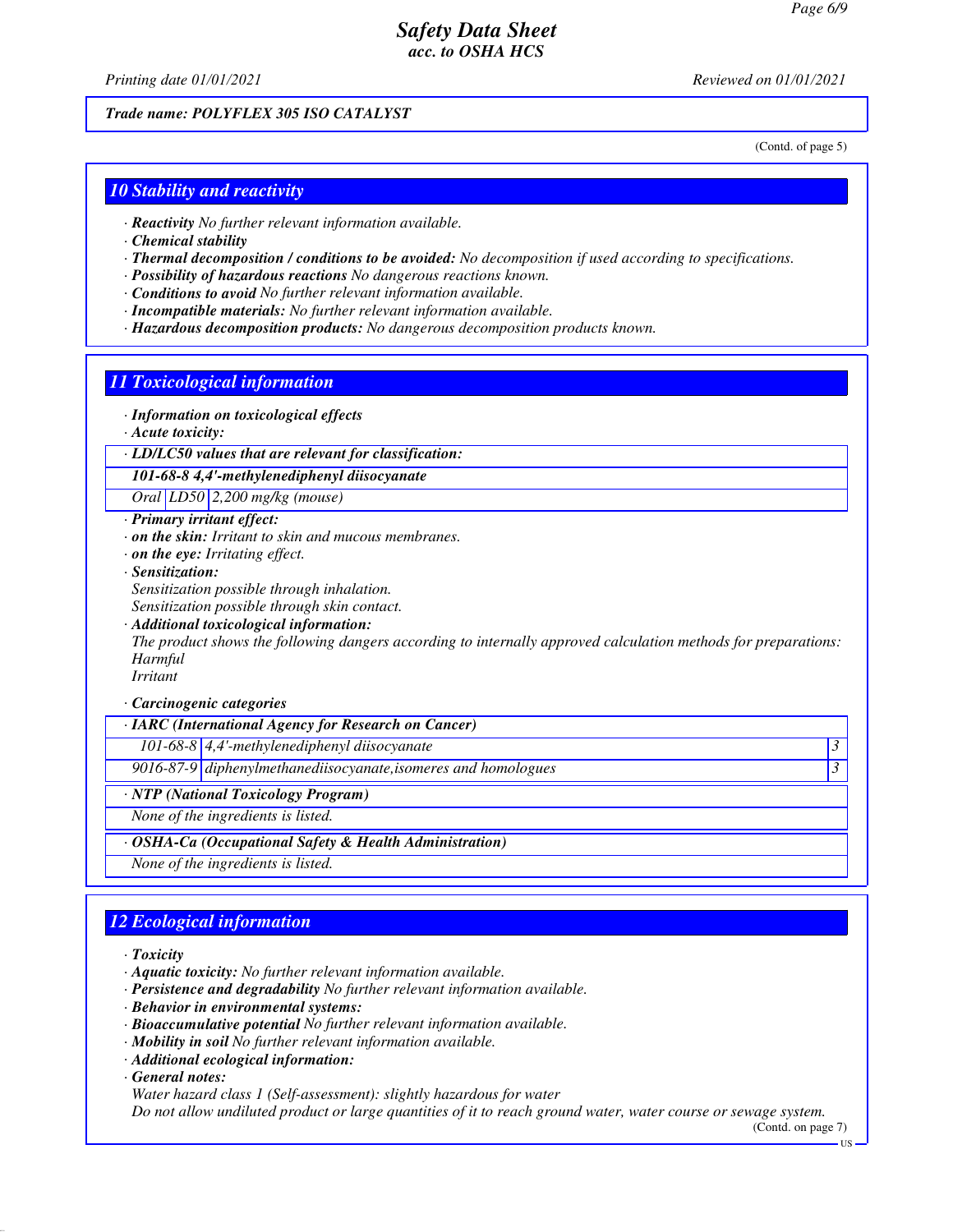*Printing date 01/01/2021 Reviewed on 01/01/2021*

*Trade name: POLYFLEX 305 ISO CATALYST*

(Contd. of page 6)

*· Results of PBT and vPvB assessment*

*· PBT: Not applicable.*

*· vPvB: Not applicable.*

*· Other adverse effects No further relevant information available.*

## *13 Disposal considerations*

*· Waste treatment methods*

*· Recommendation:*

*Must not be disposed of together with household garbage. Do not allow product to reach sewage system.*

*· Uncleaned packagings:*

*· Recommendation: Disposal must be made according to official regulations.*

| <b>14 Transport information</b>                                                                        |                 |  |
|--------------------------------------------------------------------------------------------------------|-----------------|--|
| · UN-Number<br>· DOT, ADR, ADN, IMDG, IATA                                                             | Void            |  |
| $\cdot$ UN proper shipping name<br>· DOT, ADR, ADN, IMDG, IATA                                         | Void            |  |
| $\cdot$ Transport hazard class(es)                                                                     |                 |  |
| · DOT, ADR, ADN, IMDG, IATA<br>$\cdot$ Class                                                           | Void            |  |
| · Packing group<br>· DOT, ADR, IMDG, IATA                                                              | Void            |  |
| · Environmental hazards:<br>$\cdot$ Marine pollutant:                                                  | No              |  |
| $\cdot$ Special precautions for user                                                                   | Not applicable. |  |
| · Transport in bulk according to Annex II of<br><b>MARPOL73/78 and the IBC Code</b><br>Not applicable. |                 |  |
| · UN "Model Regulation":                                                                               | Void            |  |

#### *15 Regulatory information*

*· Safety, health and environmental regulations/legislation specific for the substance or mixture · Sara*

*· Section 355 (extremely hazardous substances):*

*None of the ingredients is listed.*

*· Section 313 (Specific toxic chemical listings):*

*101-68-8 4,4'-methylenediphenyl diisocyanate*

*9016-87-9 diphenylmethanediisocyanate,isomeres and homologues*

*· TSCA (Toxic Substances Control Act):*

*All ingredients are listed.*

(Contd. on page 8)

US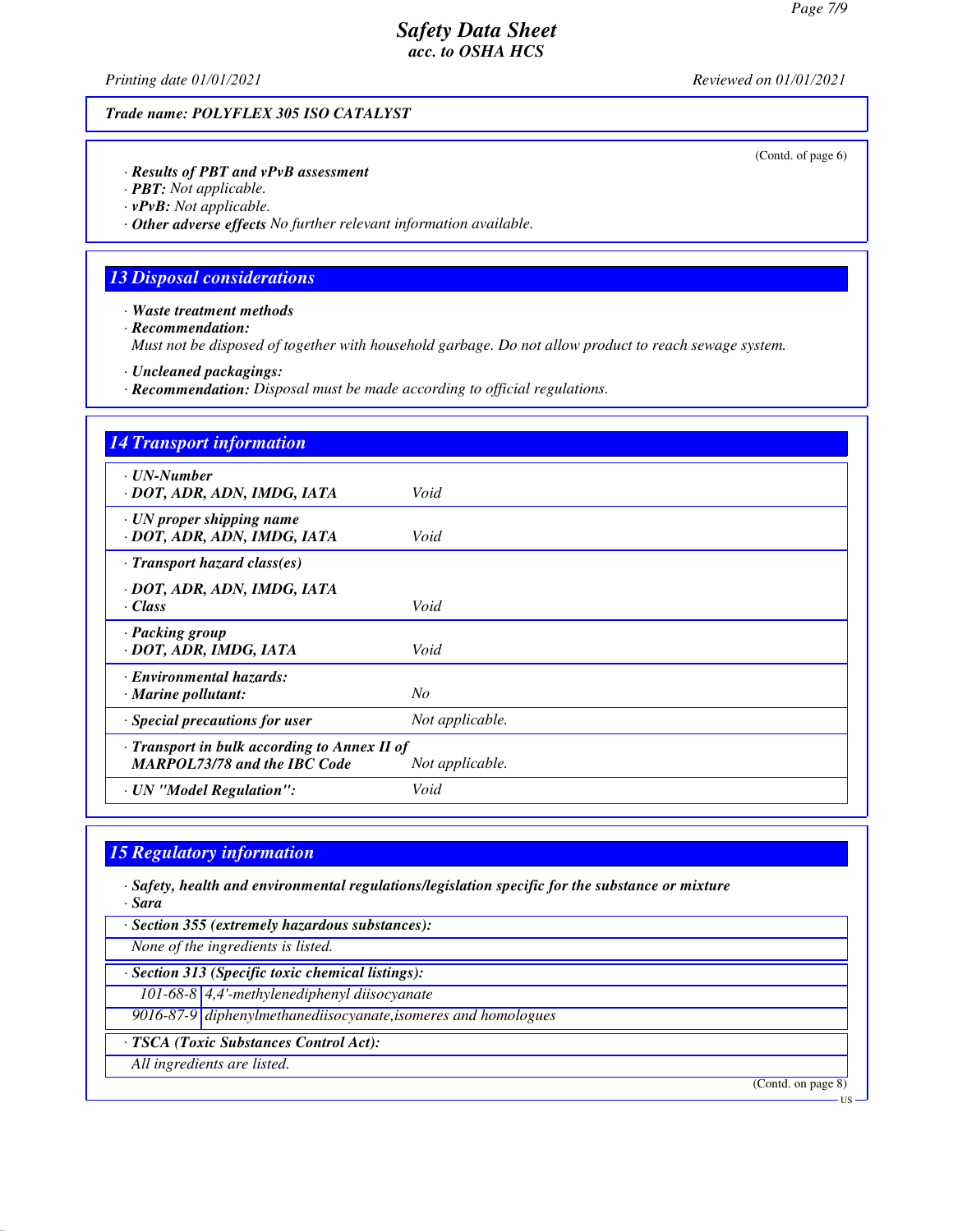*Printing date 01/01/2021 Reviewed on 01/01/2021*

*· Proposition 65*

#### *Trade name: POLYFLEX 305 ISO CATALYST*

(Contd. of page 7)

US

| Chemicals known to cause cancer:   |
|------------------------------------|
| None of the ingredients is listed. |

*· Chemicals known to cause reproductive toxicity for females:*

*None of the ingredients is listed.*

*· Chemicals known to cause reproductive toxicity for males:*

*None of the ingredients is listed.*

*· Chemicals known to cause developmental toxicity:*

*None of the ingredients is listed.*

*· Carcinogenic categories*

*· EPA (Environmental Protection Agency)*

*101-68-8 4,4'-methylenediphenyl diisocyanate D, CBD*

*9016-87-9 diphenylmethanediisocyanate,isomeres and homologues CBD*

*· TLV (Threshold Limit Value established by ACGIH)*

*None of the ingredients is listed.*

*· NIOSH-Ca (National Institute for Occupational Safety and Health)*

*None of the ingredients is listed.*

*· GHS label elements The product is classified and labeled according to the Globally Harmonized System (GHS). · Hazard pictograms*



*· Signal word Danger*

|                              | · Hazard-determining components of labeling:                                    |                    |  |
|------------------------------|---------------------------------------------------------------------------------|--------------------|--|
|                              | 4,4'-methylenediphenyl diisocyanate                                             |                    |  |
|                              | diphenylmethanediisocyanate, isomeres and homologues                            |                    |  |
|                              | $o$ -(p-isocyanatobenzyl)phenyl isocyanate                                      |                    |  |
| · Hazard statements          |                                                                                 |                    |  |
| H332 Harmful if inhaled.     |                                                                                 |                    |  |
| H315 Causes skin irritation. |                                                                                 |                    |  |
|                              | H319 Causes serious eye irritation.                                             |                    |  |
|                              | H334 May cause allergy or asthma symptoms or breathing difficulties if inhaled. |                    |  |
|                              | H317 May cause an allergic skin reaction.                                       |                    |  |
|                              | H351 Suspected of causing cancer.                                               |                    |  |
|                              | H335 May cause respiratory irritation.                                          |                    |  |
|                              | H373 May cause damage to organs through prolonged or repeated exposure.         |                    |  |
| · Precautionary statements   |                                                                                 |                    |  |
| <i>P201</i>                  | Obtain special instructions before use.                                         |                    |  |
| <i>P202</i>                  | Do not handle until all safety precautions have been read and understood.       |                    |  |
| P <sub>260</sub>             | Do not breathe dust/fume/gas/mist/vapors/spray.                                 |                    |  |
| P264                         | Wash thoroughly after handling.                                                 |                    |  |
| <i>P271</i>                  | Use only outdoors or in a well-ventilated area.                                 |                    |  |
| P <sub>272</sub>             | Contaminated work clothing must not be allowed out of the workplace.            |                    |  |
| P <sub>280</sub>             | Wear protective gloves/protective clothing/eye protection/face protection.      |                    |  |
| P <sub>284</sub>             | [In case of inadequate ventilation] wear respiratory protection.                |                    |  |
| $P302 + P352$                | If on skin: Wash with plenty of water.                                          |                    |  |
|                              |                                                                                 | (Contd. on page 9) |  |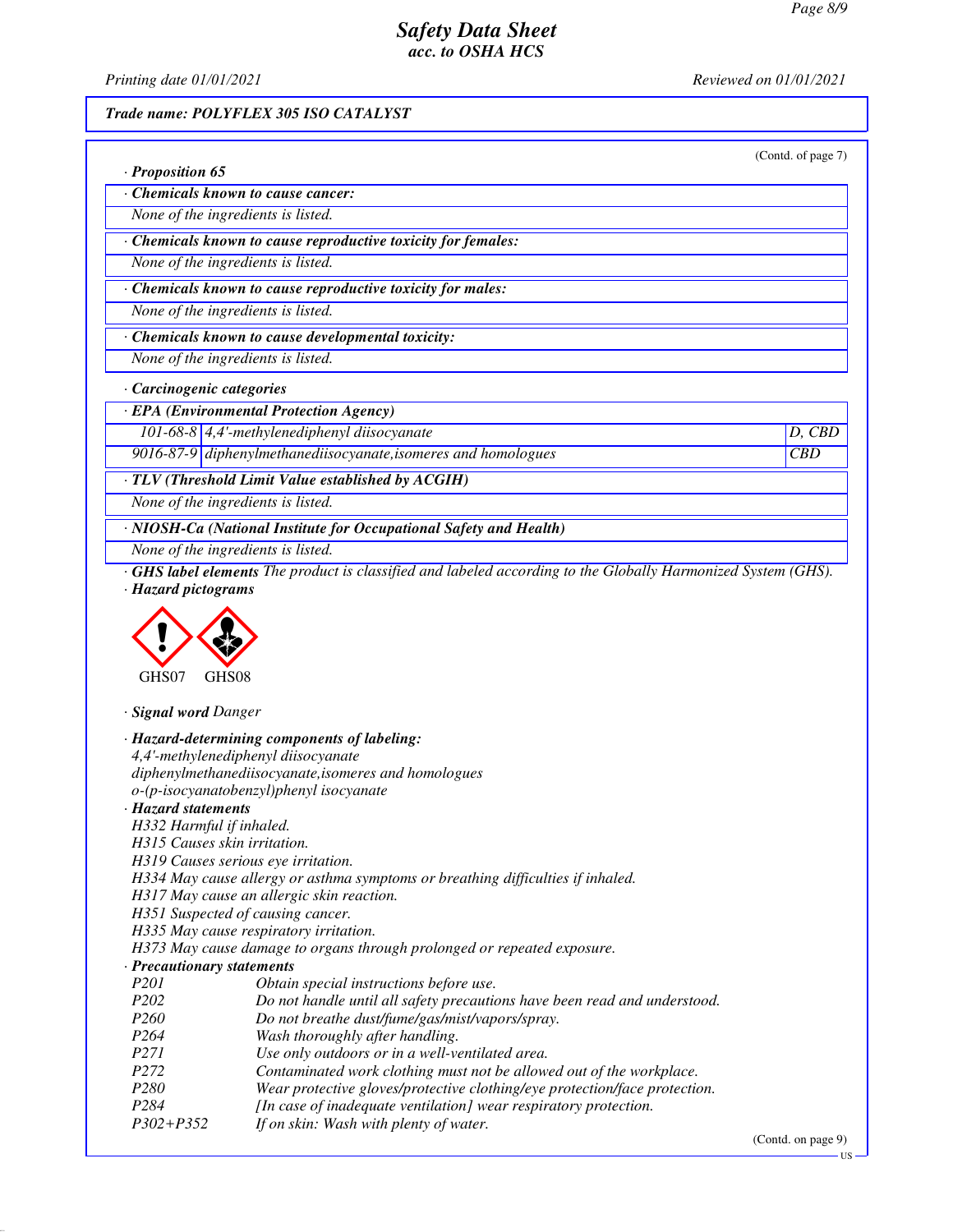*Printing date 01/01/2021 Reviewed on 01/01/2021*

#### *Trade name: POLYFLEX 305 ISO CATALYST*

|               | (Contd. of page 8)                                                                                            |
|---------------|---------------------------------------------------------------------------------------------------------------|
| $P304 + P340$ | IF INHALED: Remove person to fresh air and keep comfortable for breathing.                                    |
|               | P305+P351+P338 If in eyes: Rinse cautiously with water for several minutes. Remove contact lenses, if present |
|               | and easy to do. Continue rinsing.                                                                             |
| $P308 + P313$ | IF exposed or concerned: Get medical advice/attention.                                                        |
| <i>P312</i>   | Call a poison center/doctor if you feel unwell.                                                               |
| <i>P314</i>   | Get medical advice/attention if you feel unwell.                                                              |
| <i>P321</i>   | Specific treatment (see on this label).                                                                       |
| $P333+P313$   | If skin irritation or rash occurs: Get medical advice/attention.                                              |
| P337+P313     | If eye irritation persists: Get medical advice/attention.                                                     |
| $P342 + P311$ | If experiencing respiratory symptoms: Call a poison center/doctor.                                            |
| $P362 + P364$ | Take off contaminated clothing and wash it before reuse.                                                      |
| P363          | Wash contaminated clothing before reuse.                                                                      |
| $P403 + P233$ | Store in a well-ventilated place. Keep container tightly closed.                                              |
| P405          | Store locked up.                                                                                              |
| <i>P501</i>   | Dispose of contents/container in accordance with local/regional/national/international                        |
|               | regulations.                                                                                                  |
|               |                                                                                                               |

*· Chemical safety assessment: A Chemical Safety Assessment has not been carried out.*

# *16 Other information*

*This information is based on our present knowledge. However, this shall not constitute a guarantee for any specific product features and shall not establish a legally valid contractual relationship.*

*· Department issuing SDS: Product safety department*

- *· Contact: HS REG.DEPART.REG.SS*
- *· Date of preparation / last revision 01/01/2021 / -*
- *· Abbreviations and acronyms:*

*ADR: Accord européen sur le transport des marchandises dangereuses par Route (European Agreement concerning the International Carriage of Dangerous Goods by Road)*

*IMDG: International Maritime Code for Dangerous Goods*

*DOT: US Department of Transportation*

*IATA: International Air Transport Association ACGIH: American Conference of Governmental Industrial Hygienists*

*EINECS: European Inventory of Existing Commercial Chemical Substances*

*ELINCS: European List of Notified Chemical Substances*

*CAS: Chemical Abstracts Service (division of the American Chemical Society)*

- *NFPA: National Fire Protection Association (USA)*
- *HMIS: Hazardous Materials Identification System (USA)*

*VOC: Volatile Organic Compounds (USA, EU)*

*LC50: Lethal concentration, 50 percent*

*LD50: Lethal dose, 50 percent PBT: Persistent, Bioaccumulative and Toxic*

*vPvB: very Persistent and very Bioaccumulative*

*NIOSH: National Institute for Occupational Safety*

*OSHA: Occupational Safety & Health*

*TLV: Threshold Limit Value*

*PEL: Permissible Exposure Limit REL: Recommended Exposure Limit*

*Acute Tox. 4: Acute toxicity – Category 4*

*Skin Irrit. 2: Skin corrosion/irritation – Category 2*

*Eye Irrit. 2A: Serious eye damage/eye irritation – Category 2A*

*Resp. Sens. 1: Respiratory sensitisation – Category 1*

*Skin Sens. 1: Skin sensitisation – Category 1*

*Carc. 2: Carcinogenicity – Category 2 STOT SE 3: Specific target organ toxicity (single exposure) – Category 3*

*STOT RE 2: Specific target organ toxicity (repeated exposure) – Category 2*

US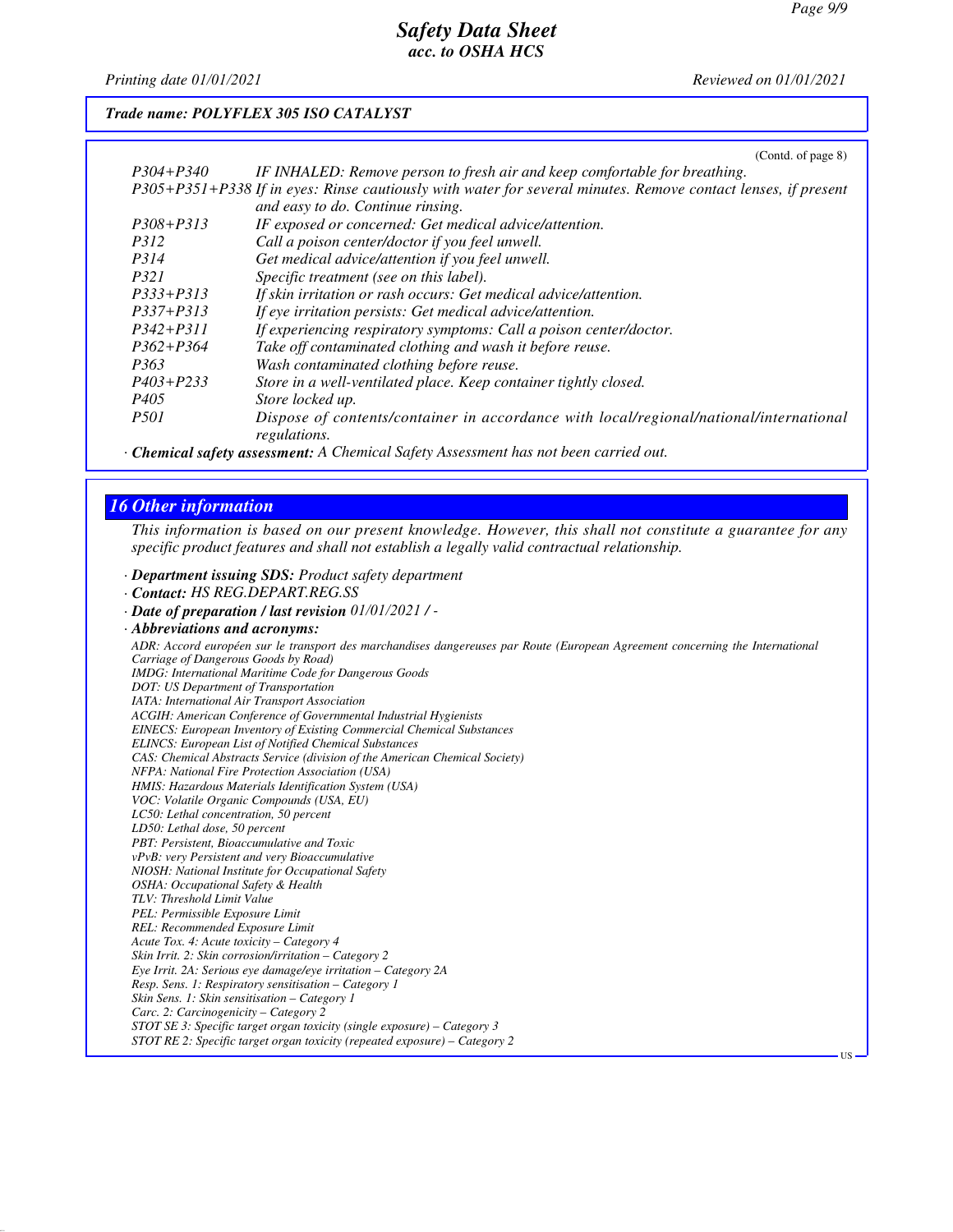*Printing date 01/01/2021 Reviewed on 01/01/2021*

## *1 Identification*

- *· Product identifier*
- *· Trade name: POLYFLEX 305 TAN RESIN*
- *· Article number: WP305B.6020*
- *· Details of the supplier of the safety data sheet*

*· Manufacturer/Supplier: Wasser Technologies 4118 B PL NW, Suite B Auburn, WA 98001, US Phone 253-850-2967*

*· Information department: Product safety department*

*· Emergency telephone number: EMERGENCY PHONE NUMBERS: USA and Canada: 1-800 424-9300 International: 1-703 527-3887*

#### *2 Hazard(s) identification*

#### *· Classification of the substance or mixture*

*Eye Irrit. 2A H319 Causes serious eye irritation.*

*Carc. 2 H351 Suspected of causing cancer.*

*STOT RE 2 H373 May cause damage to organs through prolonged or repeated exposure.*

- *· Label elements*
- *· GHS label elements The product is classified and labeled according to the Globally Harmonized System (GHS).*
- *· Hazard pictograms*



*· Signal word Warning*

| diethylmethylbenzenediamine<br>titanium dioxide | · Hazard-determining components of labeling:                                                                                                       |
|-------------------------------------------------|----------------------------------------------------------------------------------------------------------------------------------------------------|
| · Hazard statements                             |                                                                                                                                                    |
|                                                 | H319 Causes serious eye irritation.                                                                                                                |
|                                                 | H351 Suspected of causing cancer.                                                                                                                  |
|                                                 | H373 May cause damage to organs through prolonged or repeated exposure.                                                                            |
| · Precautionary statements                      |                                                                                                                                                    |
| Keep out of reach from children.                |                                                                                                                                                    |
| <i>P201</i>                                     | Obtain special instructions before use.                                                                                                            |
| P <sub>202</sub>                                | Do not handle until all safety precautions have been read and understood.                                                                          |
| <i>P260</i>                                     | Do not breathe dust/fume/gas/mist/vapors/spray.                                                                                                    |
| P <sub>264</sub>                                | Wash thoroughly after handling.                                                                                                                    |
| <i>P280</i>                                     | Wear protective gloves/protective clothing/eye protection/face protection.                                                                         |
|                                                 | P305+P351+P338 If in eyes: Rinse cautiously with water for several minutes. Remove contact lenses, if present<br>and easy to do. Continue rinsing. |
| $P308 + P313$                                   | IF exposed or concerned: Get medical advice/attention.                                                                                             |
| P314                                            | Get medical advice/attention if you feel unwell.                                                                                                   |
| $P337 + P313$                                   | If eye irritation persists: Get medical advice/attention.                                                                                          |
|                                                 | (Contd. on page 2)                                                                                                                                 |

US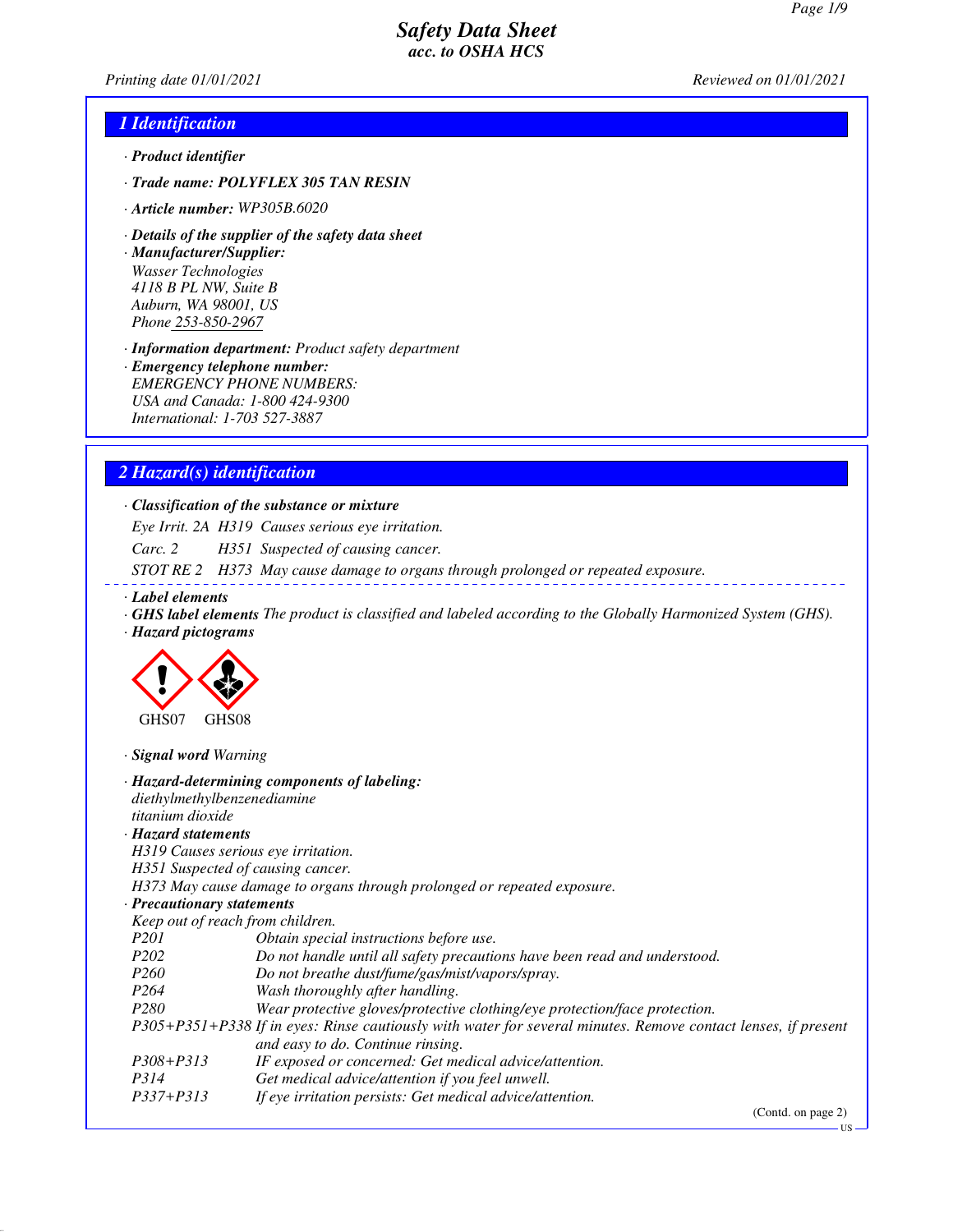*Printing date 01/01/2021 Reviewed on 01/01/2021*

#### *Trade name: POLYFLEX 305 TAN RESIN*



## *3 Composition/information on ingredients*

*· Chemical characterization: Mixtures*

*· Description: Mixture of the substances listed below with nonhazardous additions.*

| $\cdot$ Dangerous components: |                                           |             |
|-------------------------------|-------------------------------------------|-------------|
|                               | $68479-98-1$ diethylmethylbenzenediamine  | $10 - 30\%$ |
|                               | 102-71-6 Triethanolamine                  | $1 - 5\%$   |
|                               | 13463-67-7 titanium dioxide               | $1 - 5\%$   |
|                               | $\boxed{111-42}$ -2   2,2'-iminodiethanol | $0.1 - 1\%$ |

#### *4 First-aid measures*

#### *· Description of first aid measures*

*· General information:*

*Symptoms of poisoning may even occur after several hours; therefore medical observation for at least 48 hours after the accident.*

- *· After inhalation: Supply fresh air; consult doctor in case of complaints.*
- *· After skin contact: Generally the product does not irritate the skin.*
- *· After eye contact:*
- *Rinse opened eye for several minutes under running water. If symptoms persist, consult a doctor.*
- *· After swallowing: If symptoms persist consult doctor.*
- *· Information for doctor:*
- *· Most important symptoms and effects, both acute and delayed No further relevant information available.*
- *· Indication of any immediate medical attention and special treatment needed*

*No further relevant information available.*

#### *5 Fire-fighting measures*

*· Extinguishing media*

*· Suitable extinguishing agents: Use fire fighting measures that suit the environment.*

(Contd. on page 3)

US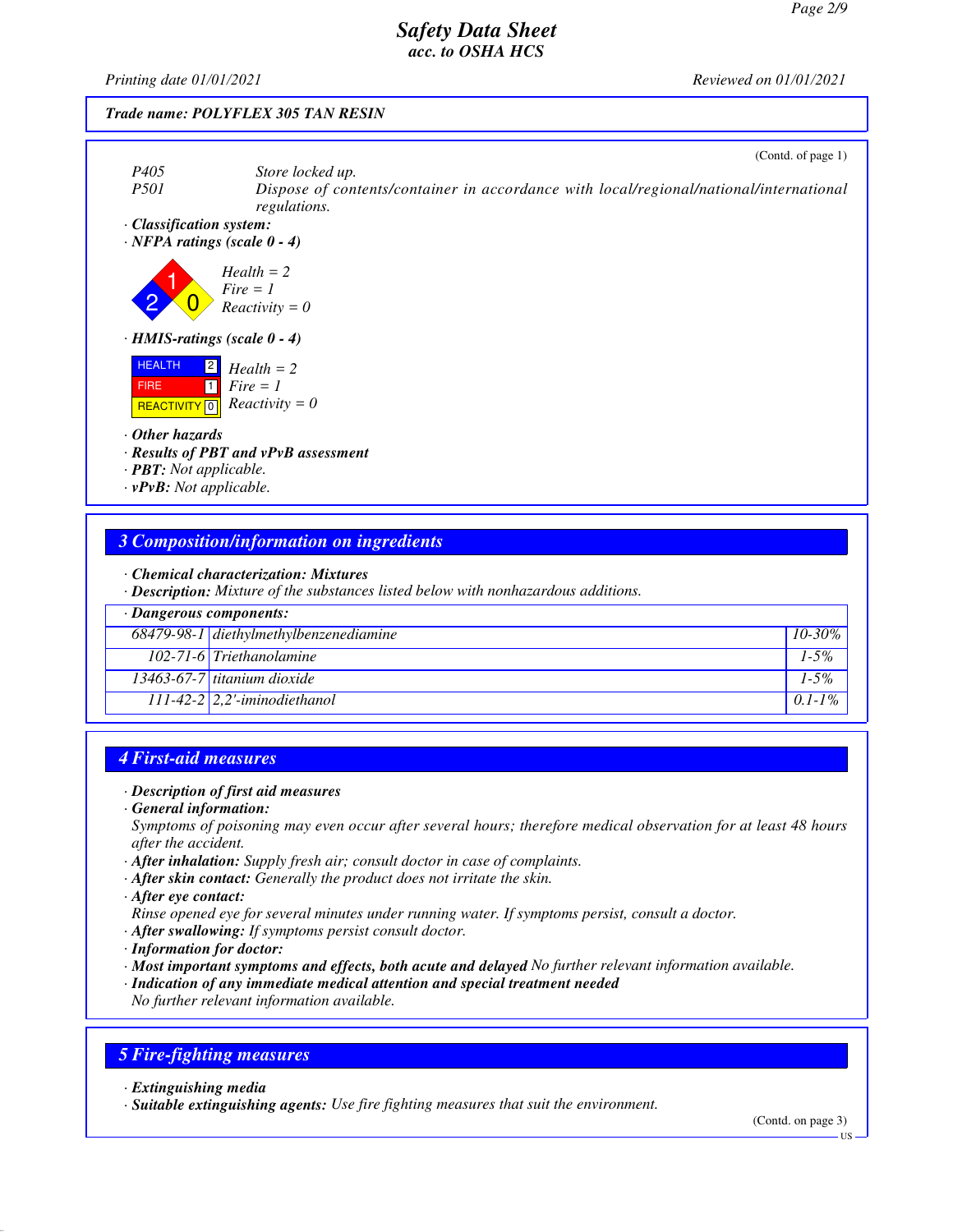*Printing date 01/01/2021 Reviewed on 01/01/2021*

*Trade name: POLYFLEX 305 TAN RESIN*

(Contd. of page 2) *· Special hazards arising from the substance or mixture No further relevant information available.*

*· Advice for firefighters*

*· Protective equipment: No special measures required.*

#### *6 Accidental release measures*

- *· Personal precautions, protective equipment and emergency procedures Not required.*
- *· Environmental precautions: Do not allow to enter sewers/ surface or ground water.*

*· Methods and material for containment and cleaning up:*

*Absorb with liquid-binding material (sand, diatomite, acid binders, universal binders, sawdust). Dispose contaminated material as waste according to item 13.*

*· Reference to other sections*

*See Section 7 for information on safe handling.*

*See Section 8 for information on personal protection equipment.*

*See Section 13 for disposal information.*

### *7 Handling and storage*

- *· Precautions for safe handling No special precautions are necessary if used correctly.*
- *· Information about protection against explosions and fires: No special measures required.*
- *· Conditions for safe storage, including any incompatibilities*
- *· Storage:*
- *· Requirements to be met by storerooms and receptacles: No special requirements.*
- *· Information about storage in one common storage facility: Not required.*
- *· Further information about storage conditions: Keep receptacle tightly sealed.*
- *· Specific end use(s) No further relevant information available.*

#### *8 Exposure controls/personal protection*

- *· Additional information about design of technical systems: No further data; see item 7.*
- *· Control parameters*
- *· Components with limit values that require monitoring at the workplace:*
- *The following constituents are the only constituents of the product which have a PEL, TLV or other recommended exposure limit.*

*At this time, the other constituents have no known exposure limits.*

|  | 102-71-6 Triethanolamine |
|--|--------------------------|
|--|--------------------------|

*TLV Long-term value: 5 mg/m³*

#### *111-42-2 2,2'-iminodiethanol*

- *REL Long-term value: 15 mg/m³, 3 ppm*
- *TLV Long-term value: 1\* mg/m³, 0.2\* ppm*

*Skin; \*inhalable fraction and vapor*

*· Additional information: The lists that were valid during the creation were used as basis.*

*· Exposure controls*

- *· Personal protective equipment:*
- *· General protective and hygienic measures:*
- *Keep away from foodstuffs, beverages and feed.*

*Immediately remove all soiled and contaminated clothing.*

*Wash hands before breaks and at the end of work.*

(Contd. on page 4)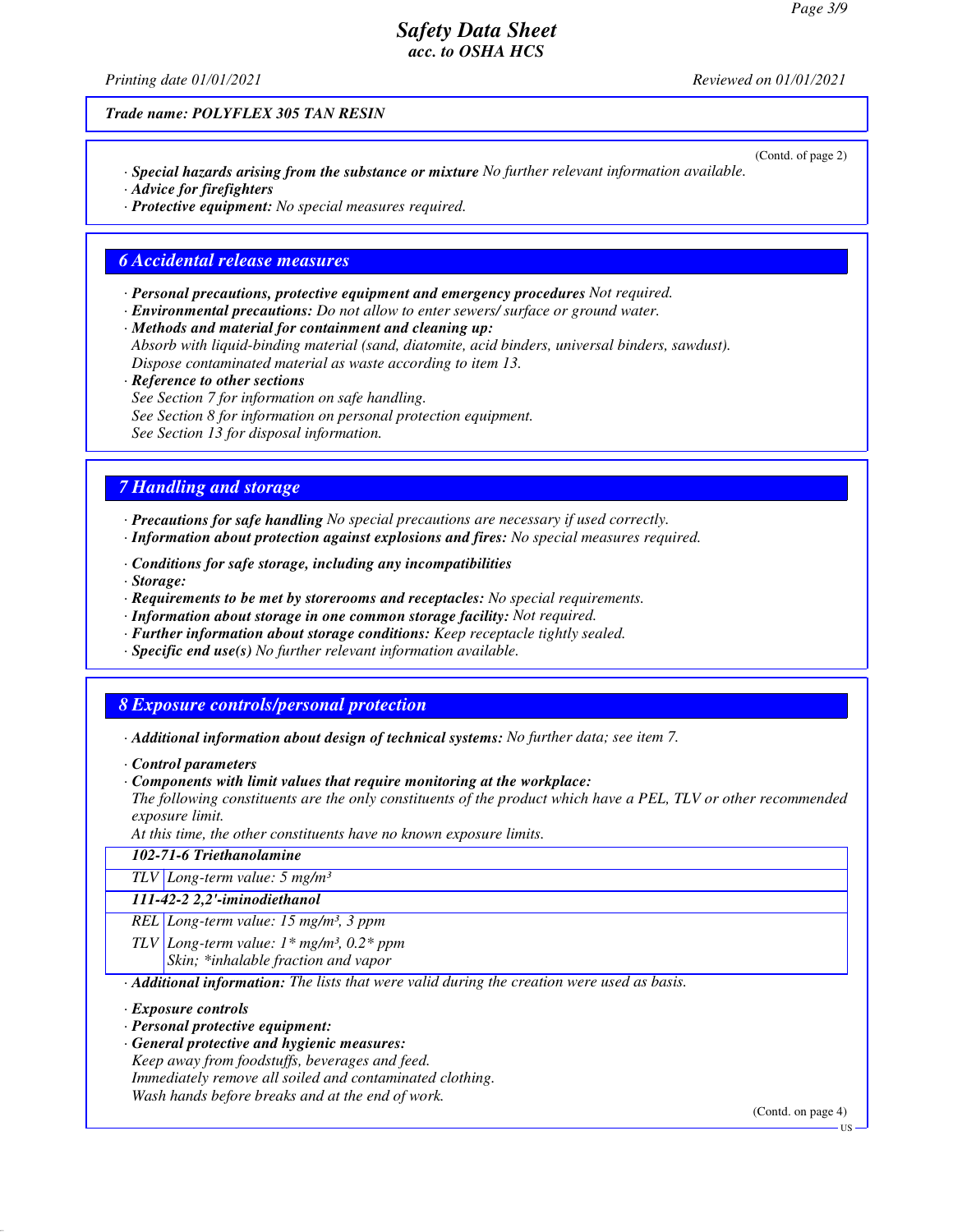*Printing date 01/01/2021 Reviewed on 01/01/2021*

#### *Trade name: POLYFLEX 305 TAN RESIN*

(Contd. of page 3) *Store protective clothing separately. Avoid contact with the eyes. Avoid contact with the eyes and skin. · Breathing equipment: In case of brief exposure or low pollution use respiratory filter device. In case of intensive or longer exposure use respiratory protective device that is independent of circulating air. · Protection of hands:* \_S*Protective gloves The glove material has to be impermeable and resistant to the product/ the substance/ the preparation. Due to missing tests no recommendation to the glove material can be given for the product/ the preparation/ the chemical mixture. Selection of the glove material on consideration of the penetration times, rates of diffusion and the degradation · Material of gloves The selection of the suitable gloves does not only depend on the material, but also on further marks of quality and varies from manufacturer to manufacturer. As the product is a preparation of several substances, the resistance of the glove material can not be calculated in advance and has therefore to be checked prior to the application. · Penetration time of glove material The exact break through time has to be found out by the manufacturer of the protective gloves and has to be observed. · Eye protection:* \_R*Tightly sealed goggles 9 Physical and chemical properties · Information on basic physical and chemical properties · General Information · Appearance: Form: Fluid Color: Beige*

| Color:                              | Beige                                         |
|-------------------------------------|-----------------------------------------------|
| $\cdot$ Odor:                       | Amine-like                                    |
| · Odor threshold:                   | Not determined.                               |
| $\cdot$ pH-value:                   | Not determined.                               |
| $\cdot$ Change in condition         |                                               |
| <b>Melting point/Melting range:</b> | Undetermined.                                 |
| <b>Boiling point/Boiling range:</b> | Undetermined.                                 |
| · Flash point:                      | 193 °C (379.4 °F)                             |
| · Flammability (solid, gaseous):    | Not applicable.                               |
| $\cdot$ Decomposition temperature:  | Not determined.                               |
| $\cdot$ Auto igniting:              | <i>Product is not selfigniting.</i>           |
| · Danger of explosion:              | Product does not present an explosion hazard. |
|                                     | (Contd. on page 5)                            |

#### US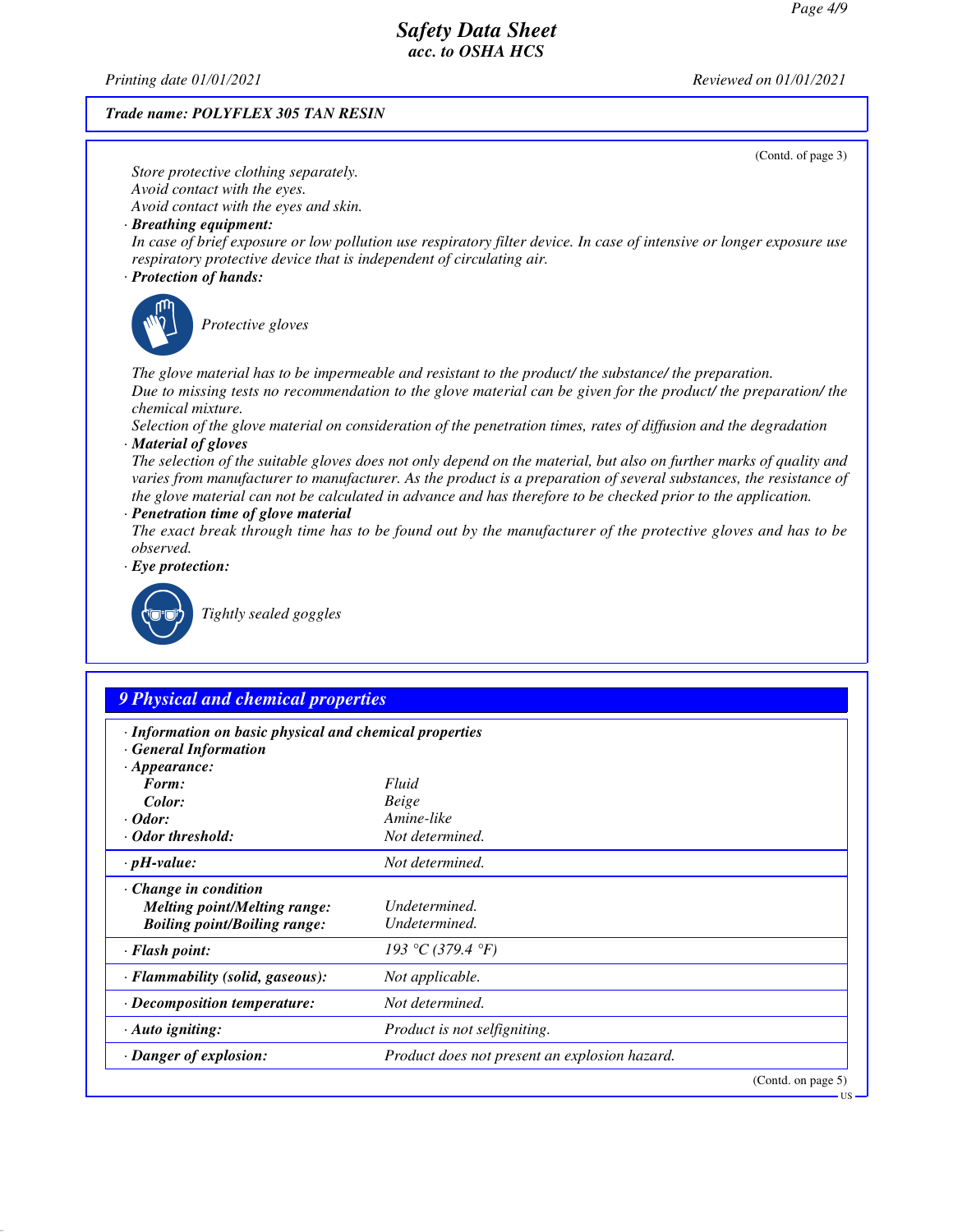*Printing date 01/01/2021 Reviewed on 01/01/2021*

#### *Trade name: POLYFLEX 305 TAN RESIN*

|                                                                   |                                            | (Contd. of page 4) |
|-------------------------------------------------------------------|--------------------------------------------|--------------------|
| $\cdot$ Explosion limits:                                         |                                            |                    |
| Lower:                                                            | Not determined.                            |                    |
| <b>Upper:</b>                                                     | Not determined.                            |                    |
| · Vapor pressure:                                                 | Not determined.                            |                    |
| $\cdot$ Density at 20 $\degree$ C (68 $\degree$ F):               | $1.03$ g/cm <sup>3</sup> (8.59535 lbs/gal) |                    |
| · Relative density                                                | Not determined.                            |                    |
| · Vapor density                                                   | Not determined.                            |                    |
| $\cdot$ Evaporation rate                                          | Not determined.                            |                    |
| · Solubility in / Miscibility with                                |                                            |                    |
| Water:                                                            | Not miscible or difficult to mix.          |                    |
| · <b>Partition coefficient (n-octanol/water):</b> Not determined. |                                            |                    |
| · Viscosity:                                                      |                                            |                    |
| Dynamic:                                                          | Not determined.                            |                    |
| Kinematic:                                                        | Not determined.                            |                    |
| <b>VOC</b> content:                                               | 4.83 %                                     |                    |
|                                                                   | 49.7 g/l / 0.42 lb/gl                      |                    |
| Other information                                                 | No further relevant information available. |                    |

# *10 Stability and reactivity*

*· Reactivity No further relevant information available.*

*· Chemical stability*

*· Thermal decomposition / conditions to be avoided: No decomposition if used according to specifications.*

*· Possibility of hazardous reactions No dangerous reactions known.*

*· Conditions to avoid No further relevant information available.*

- *· Incompatible materials: No further relevant information available.*
- *· Hazardous decomposition products: No dangerous decomposition products known.*

# *11 Toxicological information*

*· Information on toxicological effects*

*· Acute toxicity:*

*· LD/LC50 values that are relevant for classification:*

#### *68479-98-1 diethylmethylbenzenediamine*

*Oral LD50 738 mg/kg (rat)*

*Dermal LD50 >2,000 mg/kg (rat)*

*· Primary irritant effect:*

*· on the skin: No irritant effect.*

*· on the eye: Irritating effect.*

*· Sensitization: No sensitizing effects known.*

*· Additional toxicological information:*

*The product shows the following dangers according to internally approved calculation methods for preparations: Irritant*

*· Carcinogenic categories*

*· IARC (International Agency for Research on Cancer)*

*102-71-6 Triethanolamine 3* 

(Contd. on page 6)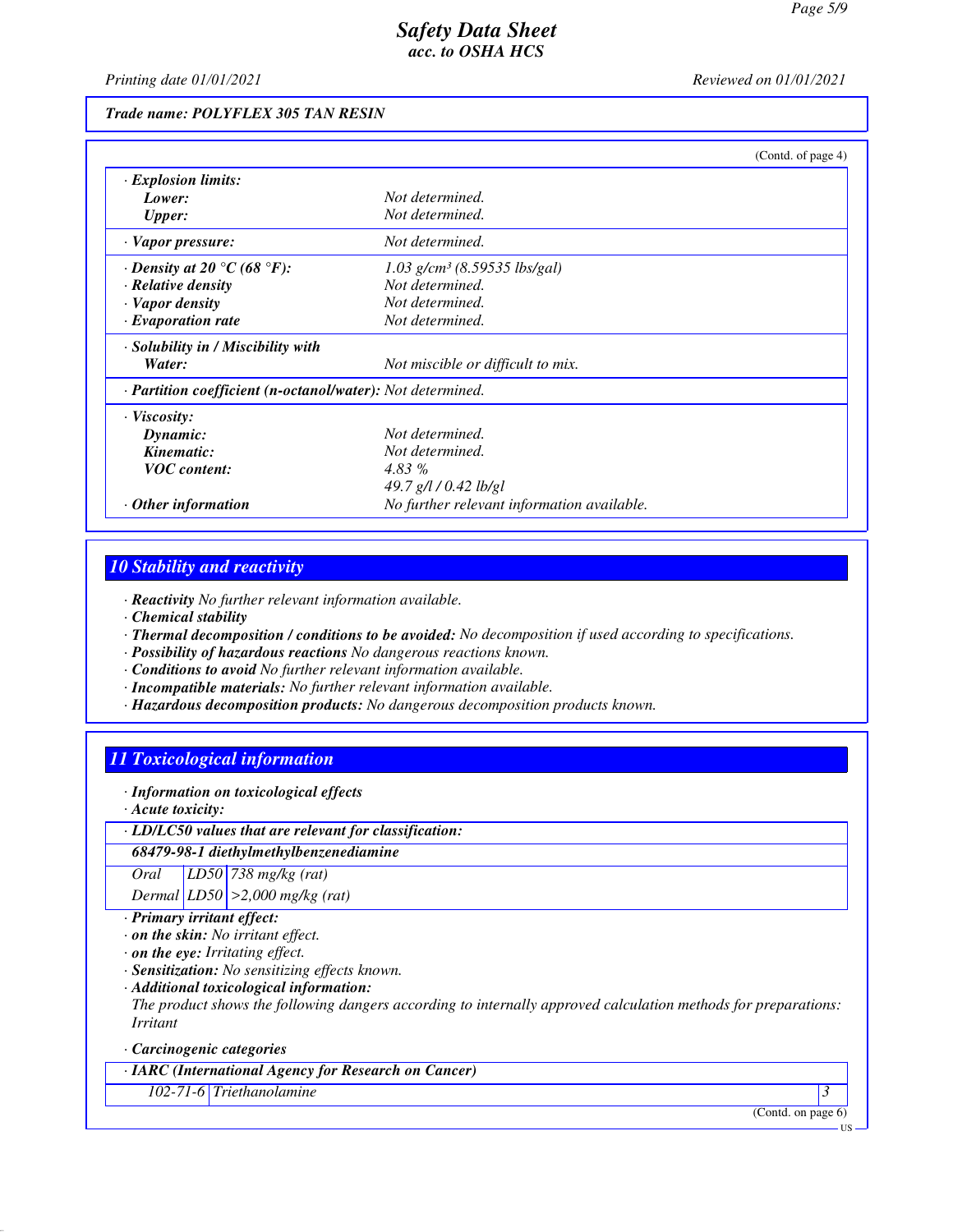*Printing date 01/01/2021 Reviewed on 01/01/2021*

#### *Trade name: POLYFLEX 305 TAN RESIN*

|                                                         | (Contd. of page 5)                             |    |
|---------------------------------------------------------|------------------------------------------------|----|
|                                                         | $13463-67-7$ titanium dioxide                  | 2B |
|                                                         | $111-42-2$ 2,2'-iminodiethanol                 | 2B |
|                                                         | 7631-86-9 silicon dioxide, chemically prepared | 3  |
| $1330 - 20 - 7$ <i>xylene</i>                           |                                                | 3  |
|                                                         | $1333-86-4$ Carbon black                       | 2B |
|                                                         | $\sqrt{14808 - 60 - 7}$ Quartz (SiO2)          |    |
|                                                         | · NTP (National Toxicology Program)            |    |
|                                                         | 14808-60-7 Quartz (SiO2)                       | K  |
| · OSHA-Ca (Occupational Safety & Health Administration) |                                                |    |
|                                                         | None of the ingredients is listed.             |    |

# *12 Ecological information*

- *· Toxicity*
- *· Aquatic toxicity: No further relevant information available.*
- *· Persistence and degradability No further relevant information available.*
- *· Behavior in environmental systems:*
- *· Bioaccumulative potential No further relevant information available.*
- *· Mobility in soil No further relevant information available.*
- *· Additional ecological information:*
- *· General notes: Water hazard class 2 (Self-assessment): hazardous for water Do not allow product to reach ground water, water course or sewage system. Danger to drinking water if even small quantities leak into the ground.*
- *· Results of PBT and vPvB assessment*
- *· PBT: Not applicable.*
- *· vPvB: Not applicable.*
- *· Other adverse effects No further relevant information available.*

# *13 Disposal considerations*

- *· Waste treatment methods*
- *· Recommendation:*
- *Must not be disposed of together with household garbage. Do not allow product to reach sewage system.*
- *· Uncleaned packagings:*
- *· Recommendation: Disposal must be made according to official regulations.*

| ⋅ UN-Number                     |      |  |
|---------------------------------|------|--|
| · DOT, ADR, ADN, IMDG, IATA     | Void |  |
| $\cdot$ UN proper shipping name |      |  |
| · DOT, ADR, ADN, IMDG, IATA     | Void |  |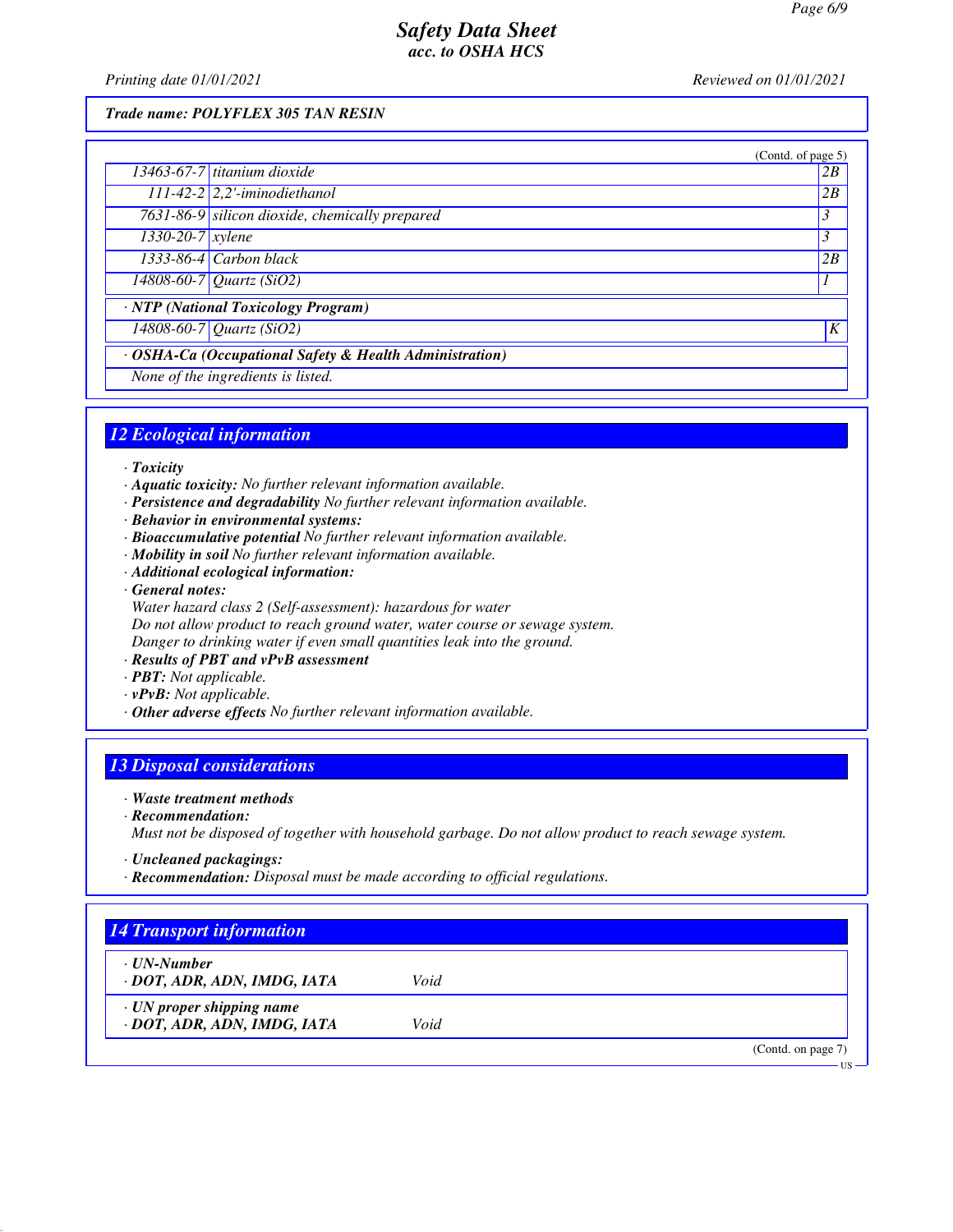*Printing date 01/01/2021 Reviewed on 01/01/2021*

#### *Trade name: POLYFLEX 305 TAN RESIN*

|                                                                                     | (Contd. of page $6$ ) |
|-------------------------------------------------------------------------------------|-----------------------|
| $\cdot$ Transport hazard class(es)                                                  |                       |
| · DOT, ADR, ADN, IMDG, IATA<br>$\cdot$ Class                                        | Void                  |
| · Packing group<br>· DOT, ADR, IMDG, IATA                                           | Void                  |
| <b>Environmental hazards:</b>                                                       | Not applicable.       |
| $\cdot$ Special precautions for user                                                | Not applicable.       |
| · Transport in bulk according to Annex II of<br><b>MARPOL73/78 and the IBC Code</b> | Not applicable.       |
| · UN "Model Regulation":                                                            | Void                  |

#### *15 Regulatory information*

| · Sara                        | $\cdot$ Safety, health and environmental regulations/legislation specific for the substance or mixture |
|-------------------------------|--------------------------------------------------------------------------------------------------------|
|                               | $\cdot$ Section 355 (extremely hazardous substances):                                                  |
|                               | None of the ingredients is listed.                                                                     |
|                               | · Section 313 (Specific toxic chemical listings):                                                      |
|                               | $111-42-2$ 2,2'-iminodiethanol                                                                         |
|                               | $1344-28-1$ aluminium oxide                                                                            |
| $1330 - 20 - 7$ <i>xylene</i> |                                                                                                        |

*· TSCA (Toxic Substances Control Act): All ingredients are listed.*

*1313-13-9 manganese dioxide*

*· Proposition 65*

*· Chemicals known to cause cancer:*

*13463-67-7 titanium dioxide*

*111-42-2 2,2'-iminodiethanol 1333-86-4 Carbon black*

*14808-60-7 Quartz (SiO2)*

*· Chemicals known to cause reproductive toxicity for females:*

*None of the ingredients is listed.*

*· Chemicals known to cause reproductive toxicity for males:*

*None of the ingredients is listed.*

*· Chemicals known to cause developmental toxicity:*

*None of the ingredients is listed.*

*· Carcinogenic categories*

*· EPA (Environmental Protection Agency)*

*1330-20-7 xylene I* 

*1313-13-9 manganese dioxide D* 

(Contd. on page 8)

US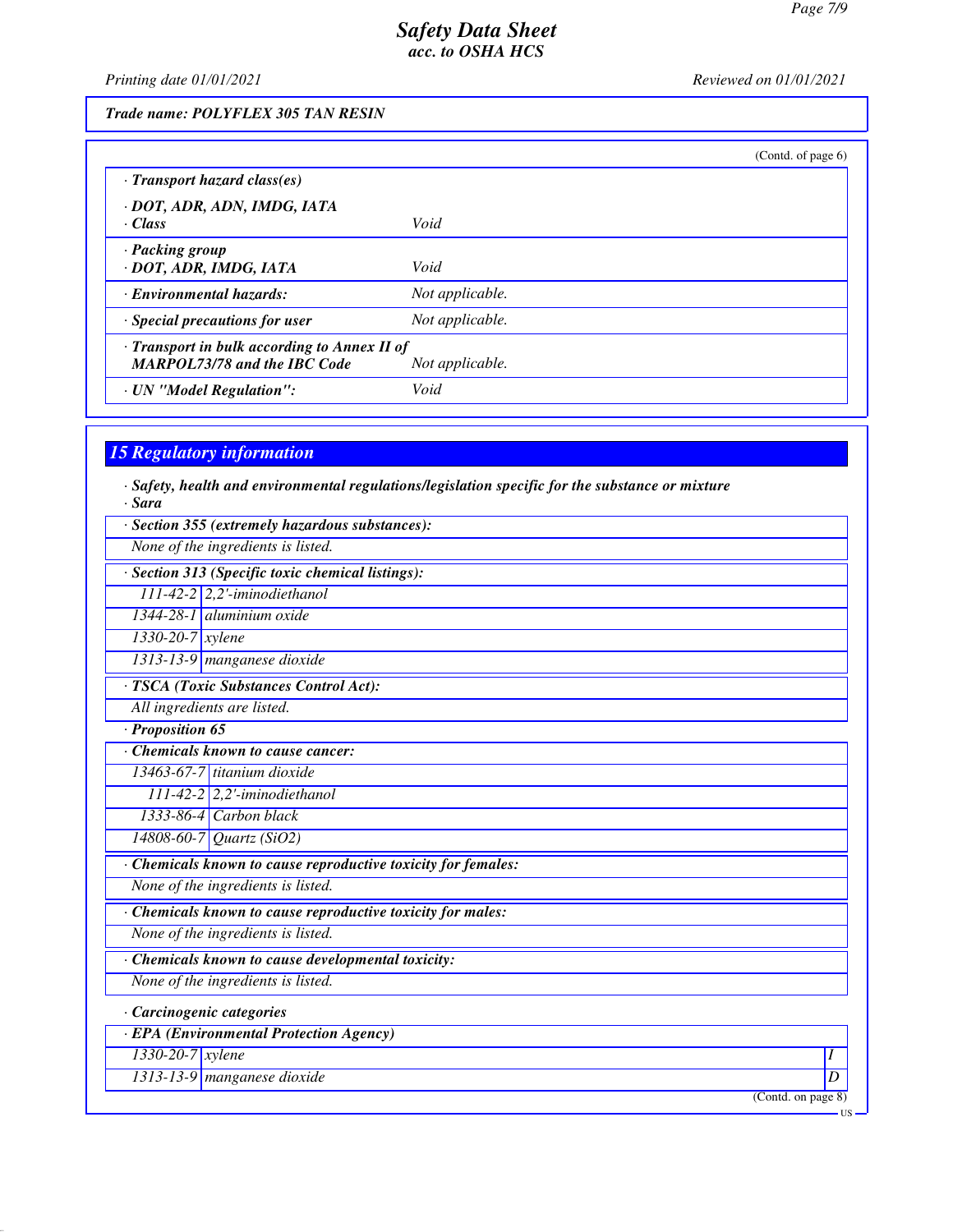*Printing date 01/01/2021 Reviewed on 01/01/2021*

*Trade name: POLYFLEX 305 TAN RESIN*

|                             | · TLV (Threshold Limit Value established by ACGIH)                                                            |    |
|-----------------------------|---------------------------------------------------------------------------------------------------------------|----|
| titanium dioxide            |                                                                                                               | A4 |
| 2,2'-iminodiethanol         |                                                                                                               | A3 |
| aluminium oxide             |                                                                                                               | A4 |
|                             |                                                                                                               | A4 |
| xylene                      |                                                                                                               |    |
|                             | · NIOSH-Ca (National Institute for Occupational Safety and Health)                                            |    |
| 13463-67-7 titanium dioxide |                                                                                                               |    |
| $1333 - 86 - 4$             | Carbon black                                                                                                  |    |
| 14808-60-7 Quartz (SiO2)    |                                                                                                               |    |
| · Hazard pictograms         |                                                                                                               |    |
| GHS07<br>GHS08              |                                                                                                               |    |
| · Signal word Warning       |                                                                                                               |    |
|                             | · Hazard-determining components of labeling:                                                                  |    |
| diethylmethylbenzenediamine |                                                                                                               |    |
| titanium dioxide            |                                                                                                               |    |
| · Hazard statements         |                                                                                                               |    |
|                             | H319 Causes serious eye irritation.                                                                           |    |
|                             | H351 Suspected of causing cancer.                                                                             |    |
|                             | H373 May cause damage to organs through prolonged or repeated exposure.                                       |    |
| · Precautionary statements  |                                                                                                               |    |
| P201                        | Obtain special instructions before use.                                                                       |    |
| P <sub>202</sub>            | Do not handle until all safety precautions have been read and understood.                                     |    |
| P <sub>260</sub>            | Do not breathe dust/fume/gas/mist/vapors/spray.                                                               |    |
| P <sub>264</sub>            | Wash thoroughly after handling.                                                                               |    |
| P <sub>280</sub>            | Wear protective gloves/protective clothing/eye protection/face protection.                                    |    |
|                             | P305+P351+P338 If in eyes: Rinse cautiously with water for several minutes. Remove contact lenses, if present |    |
|                             | and easy to do. Continue rinsing.                                                                             |    |
| P308+P313                   | IF exposed or concerned: Get medical advice/attention.                                                        |    |
|                             | Get medical advice/attention if you feel unwell.                                                              |    |
| P314                        |                                                                                                               |    |
| P337+P313                   | If eye irritation persists: Get medical advice/attention.                                                     |    |
| P <sub>405</sub>            | Store locked up.                                                                                              |    |

# *16 Other information*

*This information is based on our present knowledge. However, this shall not constitute a guarantee for any specific product features and shall not establish a legally valid contractual relationship.*

*· Department issuing SDS: Product safety department*

- *· Date of preparation / last revision 01/01/2021 / -*
- *· Abbreviations and acronyms:*

*ADR: Accord européen sur le transport des marchandises dangereuses par Route (European Agreement concerning the International Carriage of Dangerous Goods by Road)*

(Contd. on page 9)

*<sup>·</sup> Contact: HS REG.DEPART.REG.SS*

US